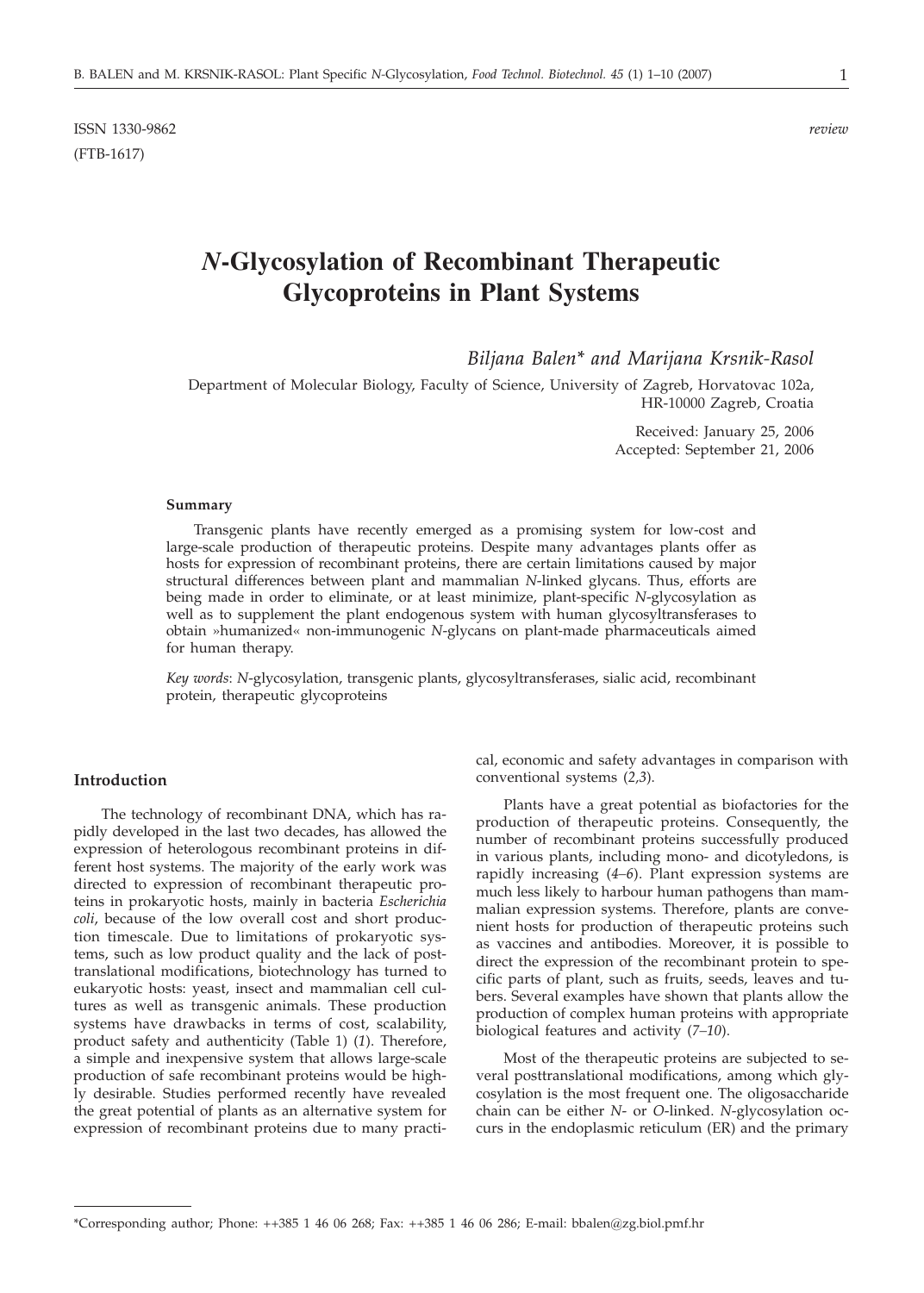| Host                   | Production<br>cost | Production<br>timescale | Product<br>quality | Glycosylation              | <b>Risk of</b><br>pathogenicity | Storage cost | Ethical<br>concerns |
|------------------------|--------------------|-------------------------|--------------------|----------------------------|---------------------------------|--------------|---------------------|
| <b>Bacteria</b>        | Low                | Short                   | Low                | No                         | Medium                          | Moderate     | Medium              |
| Yeast                  | Medium             | Medium                  | Medium             | Yes (unusual)              | Low                             | Moderate     | Medium              |
| Mammalian<br>cells     | High               | Long                    | Very high          | Yes                        | High                            | Expensive    | Medium              |
| Insect cells           | High               | Long                    | High               | Yes (minor<br>differences) | Medium                          | Expensive    | Medium              |
| Transgenic<br>mammals  | High               | Very long               | Very high          | Yes                        | High                            | Expensive    | High                |
| Plant cell<br>cultures | Medium             | Medium                  | High               | Yes (minor<br>differences) | Low                             | Moderate     | Medium              |
| Transgenic<br>plants   | Low-medium         | Long                    | High               | Yes (minor<br>differences) | Low                             | Low          | Medium              |

Table 1. Comparison of available hosts for production of recombinant therapeutic proteins

oligosaccharide chain is further processed during its exit from the ER and passage through the Golgi apparatus (GA). The latter cell compartment is also a site of protein *O*-glycosylation. Carbohydrate binding to a polypeptide chain has a great impact on physicochemical properties of proteins such as its resistance to thermal denaturation, protection from proteolytic degradation and solubility. Glycosylation can change basic biological functions of a protein including imunogenicity, specific activity, and the ligand-receptor interaction. Although plants represent a promising system for production of recombinant proteins, small differences in protein *N*-glycosylation between plants and humans can pose problems for the production of fully functional therapeutic proteins.

## **Types of Plant** *N***-glycans**

All *N*-glycans share the common core structure, Man<sub>3</sub>GlcNAc<sub>2</sub> (Fig. 1), constituted of *N*,*N*'-diacetyl chitobiose unit, a  $\beta$ -mannose residue attached to the chitobiose and two *a*-mannose residues linked to hydroxyl 3 and 6 of the  $\beta$ -mannose  $(11)$ . Depending on the additional sugars that can be attached to the core structure, plant *N*-glycans can be classified into four groups: high- -mannose type, complex type, hybrid type and paucimannosidic type *N*-glycans (*12*).



**Fig. 1.** Minimal core structure which is common for all *N*-glycans

High-mannose type *N*-glycans have 5–9 mannose residues attached to *N*,*N*'-diacetyl chitobiose unit. They are common in plants and mammals (Fig. 2). High- -mannose *N*-glycans arise from the limited trimming of glucose and mannose residues from the oligosaccharide precursor. They were first identified in plants in soybean agglutinin (*13*). Afterwards, these *N*-glycans were found as glycan part of spinach and maize calreticulin (*12,14*) as well as linked to different vacuolar and extracellular glycoproteins (*15–18*).

Complex type *N*-glycans are formed after modifications of high-mannose type *N*-glycans in the GA. They are characterized by the  $\alpha(1,3)$ -fucose residue attached to the proximal GlcNAc and/or  $\beta(1,2)$ -xylose linked to the b-mannose residue of the core. These are specificities of the plant glycoproteins since animal and human *N*-glycans have  $\alpha(1,6)$ -Fuc attached to the proximal GlcNAc and do not contain any xylose residues (Fig. 2) (*19,20*). Complex type *N*-glycans also have one or two GlcNAc residues attached to a-mannose units of the core structure. More complex bi-antennary plant *N*-glycans, which contain additional side chains of  $\alpha(1,4)$ -fucose and  $\beta(1,3)$ -galactose linked to the terminal GlcNAc units, have recently been identified (*21–24*). They have one or two terminal antennae containing an oligosaccharide sequence Gal $\beta$ 1-3(Fuc $\alpha$ 1–4)GlcNAc, named Lewis a (Le<sup>a</sup>) after their mammalian counterparts.

Hybrid type *N*-glycans result from the processing of only  $\alpha(1,3)$ -mannose branch of the intermediate Man<sub>5</sub>-GlcNAc<sub>2</sub>, which yields the oligosaccharide with  $\alpha(1,3)$ --fucose and/or  $\beta(1,2)$ -xylose linked to the GlcNAcMan<sub>5</sub>-GlcNAc2 (*25*).

Paucimannosidic type *N*-glycans are plant specific *N*-linked glycans, which have not been detected in humans and animals (Fig. 2). They are modified oligosaccharides which contain only an  $\alpha(1,3)$ -fucose linked to the proximal GlcNAc and/or a  $\beta(1,2)$ -xylose attached to the  $\beta$ -mannose residue of the intact, Man<sub>3</sub>GlcNAc<sub>2</sub>, or truncated core structure, Man<sub>2</sub>GlcNAc<sub>2</sub>. They have been found in many plant glycoproteins (*26–31*) and are considered as typical vacuolar type *N*-glycans.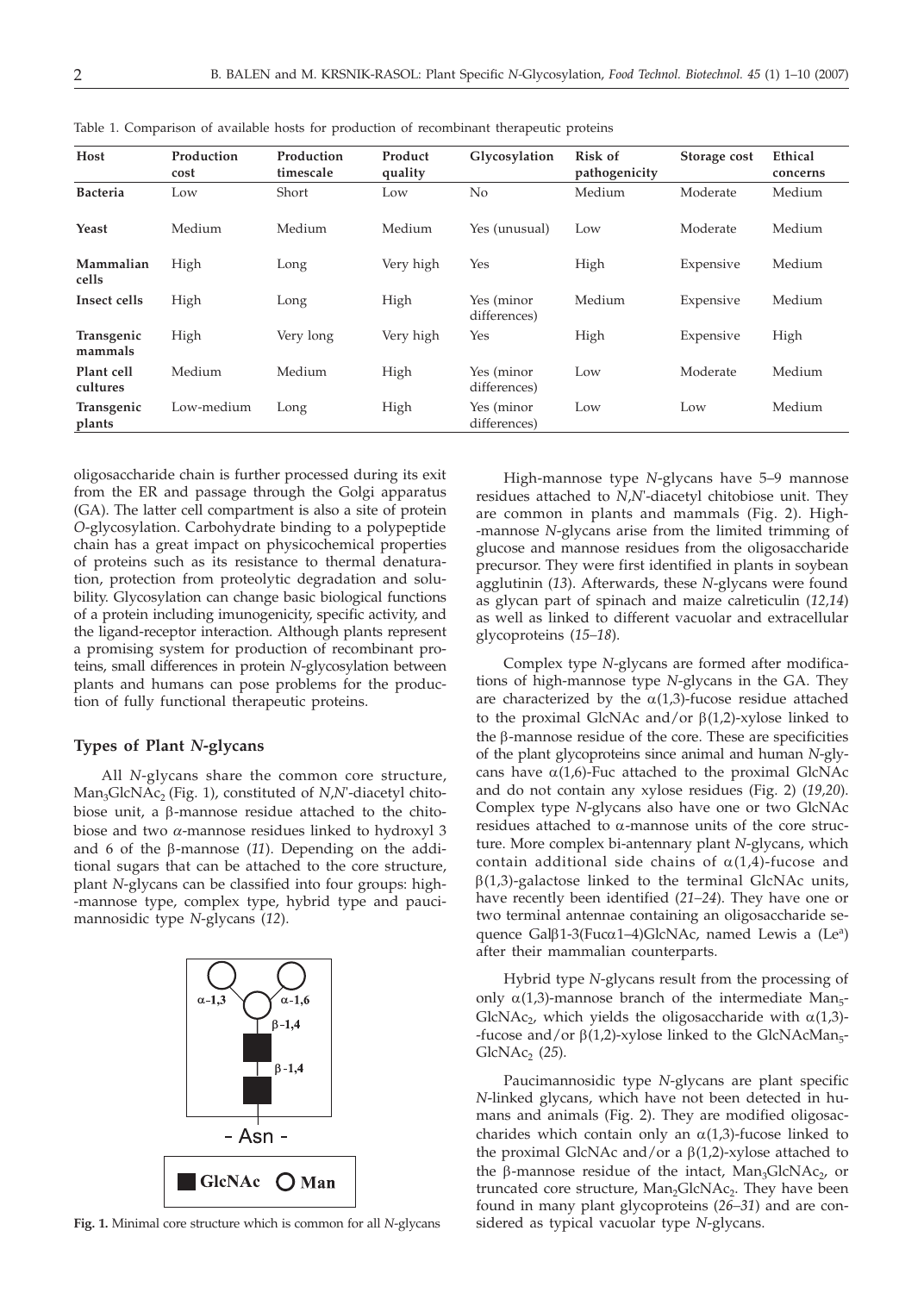

**Fig. 2.** Differences of *N*-glycan structures between plants and mammals. The high-mannose type *N*-glycans have the same structure in plant and mammalian glycoproteins. The complex and hybrid type *N*-glycans are structurally different, for example, in plant the proximal GlcNAc of the core is substituted by an  $\alpha(1,3)$ -Fuc  $\alpha(1,6)$ -Fuc in mammals] and the  $\beta$  mannose of the core is substituted by a bisecting  $\beta(1,2)$ -Xyl [a bisecting  $\beta(1,4)$ -GlcNAc in mammals]. In addition,  $\beta(1,3)$ -Gal and  $\alpha(1,4)$ -Fuc linked to the terminal GlcNAc of plant *N*-glycans form Lewis a oligosaccharide structures [instead of  $\beta(1,4)$ -Gal combined with  $\alpha(2,3)$ -NeuAc or  $\alpha(2,6)$ -NeuAc in mammals]. Paucimannosidic type *N*-glycans, which contain only  $\alpha(1,3)$ -Fuc and/or  $\beta(1,2)$ -Xyl linked to the core, are typical glycans of plant vacuole and they have not been detected in mammals. Structures indicated in the rectangle (a bisecting b(1,4)-GlcNAc in mammals and Lewis a structures in plants) are optional

## **Biosynthesis of Plant** *N***-glycans**

*N*-linked oligosaccharides of plant glycoproteins are covalently linked to the asparagine residue (Asn) within the common consensus polypeptide sequence Asn-Xaa- -Ser/Thr (where Xaa is any amino acid other than proline and aspartic acid), as they are in animal glycoproteins. Biosynthesis of plant *N*-glycans begins in the endoplasmic reticulum (ER) by the cotranslational transfer of a precursor oligosaccharide,  $Glc_3Man_9GlcNAc_2$ , from the dolichol lipid carrier to specific asparagine residues on the nascent polypeptide chain. Processing of this oligosaccharide into high-mannose, complex, hybrid or paucimannosidic type *N*-glycans occurs during the secretory pathway when the glycoprotein moves from the ER to its final destination.

#### *Biosynthesis of high mannose N-glycans in ER*

Three terminal glucose residues are trimmed from the oligosaccharide precursor by the glucosidases I and II in the ER (Fig. 3) (*32,33*). ER mannosidase specifically removes a single mannose residue in order to obtain  $Man_{8}GlcNAc_{2}$  structure. This part of the biosynthetic pathway is identical in all eukaryotic cells and the final results are the high-mannose type *N*-glycans which can be further modified in the GA.



**Fig. 3.** Biosynthesis of plant *N*-glycans starts in ER. A first class of high-mannose type *N*-glycans is made after a limited trimming of the oligosaccharide precursor catalysed by glycosidases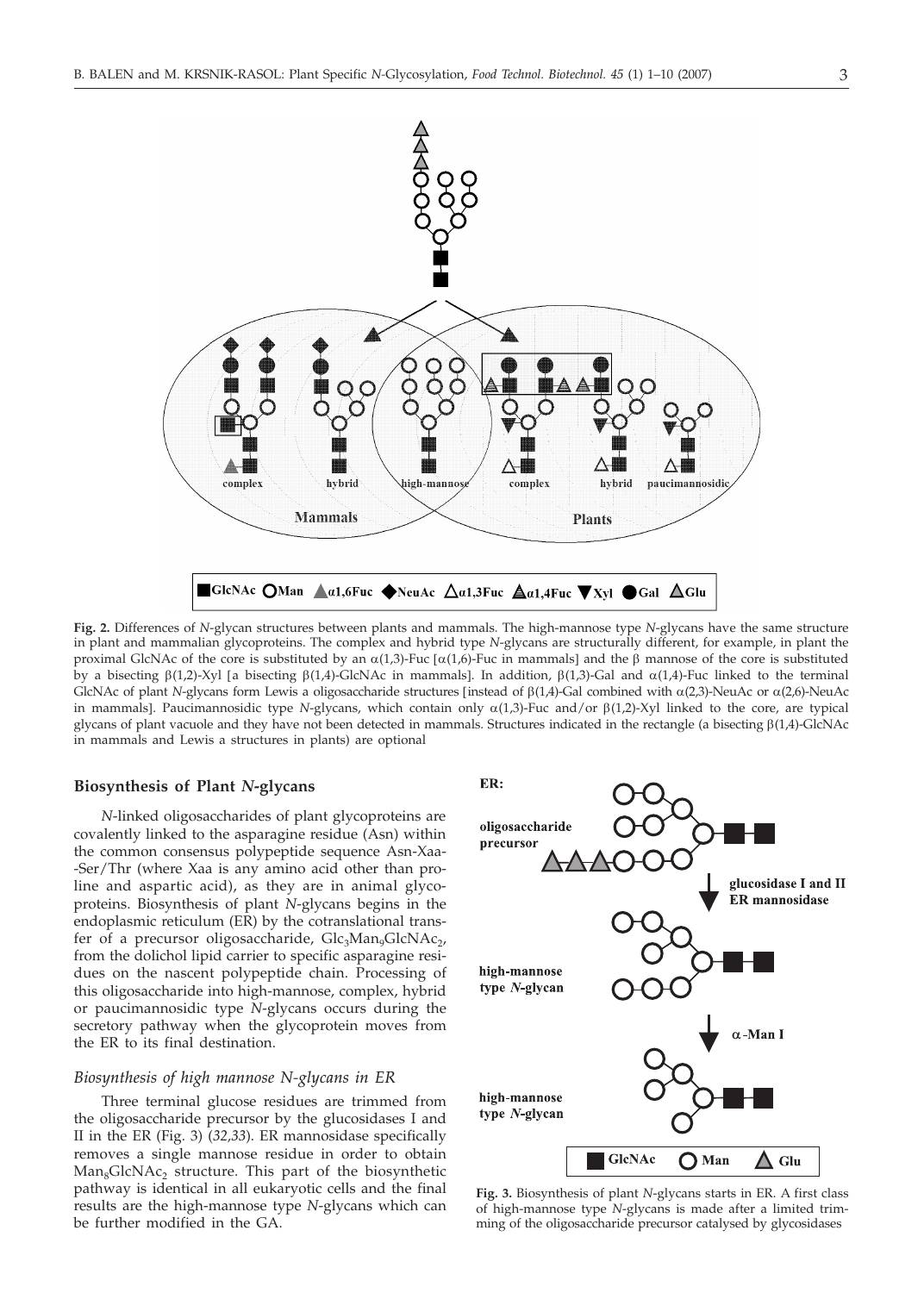## *Maturation of high-mannose N-glycans in GA*

As illustrated in Fig. 4. high-mannose plant *N*-glycans can be modified into complex and hybrid *N*-glycans during their transport from *cis*-, through medial, to *trans*-Golgi cisternae. First, a-mannosidase I (a-Man) trims one to four  $\alpha(1,2)$ -mannose residues and converts Man<sub>8–9</sub>GlcNAc<sub>2</sub> to Man<sub>5</sub>GlcNAc<sub>2</sub> (34,35). Biosynthesis of complex *N*-glycans begins with the addition of the first GlcNAc residue to the  $\alpha(1,3)$ -mannose branch of the Man<sub>5</sub>GlcNAc<sub>2</sub> high-mannose oligosaccharide. This step is catalysed by *N*-acetylglucosaminyltransferase I (GNT I) (*36–38*). Two additional mannoses are subsequently removed from the oligosaccharide by the  $\alpha$ -mannosidase II (a-Man II) (*39*), then *N*-acetylglucosaminyltransferase II (GNT II) transfers the second GlcNAc to the  $\alpha(1,6)$ -mannose branch (36,40). In the case of hybrid type *N*-glycans, the modifications occur only at  $\alpha(1,3)$ -mannose branch, while the  $\alpha(1.6)$ -mannose branch keeps its mannose residues. At this stage,  $\alpha(1,3)$ -fucosylation and  $\beta(1,2)$ -xylosylation of the core structure may occur to yield plant-specific *N*-linked glycans. The study of the substrate specificity of  $\alpha(1.3)$ -fucosyltransferase  $(\alpha(1.3)$ --FucT) and  $\beta(1,2)$ -xylosyltransferase ( $\beta(1,2)$ -XylT) has revealed that the presence of at least one terminal GlcNAc is a prerequisite for transfer of the  $\alpha(1,3)$ -fucose and  $\beta(1,2)$ --xylose (*36,37,41*). The identification of plant *N*-glycans containing either  $\alpha(1,3)$ -fucose or  $\beta(1,2)$ -xylose proved that this two transfers are not correlated and are completely independent events (*29,30,42,43*).

The complex type *N*-glycans can be further processed by the addition of galactose and fucose moieties on terminal GlcNAc residue(s) by  $\beta(1,3)$ -galactosyltransferase ( $\beta$ (1,3)-GalT) and  $\alpha$ (1,4)-fucosyltransferase ( $\alpha$ (1,4)--FucT) in order to obtain one or two terminal antennae containing an oligosaccharide sequence  $Gal \beta 1-3$ (Fuca1-4)-GlcNAc (Lewis a epitope). *N*-glycans, which are directed to the extracellular matrix, will not be further modified. Those *N*-glycans whose final destination is the cell vacuole will be processed during the transportation to and in the vacuole.



**Fig. 4.** Processing of plant high-mannose *N*-glycans into complex and hybrid *N*-glycans during the transport of glycoproteins from the *cis*- (mannose trimming and addition of the first GlcNAc), through the medial part (addition of the second GlcNAc and subsequently of the  $\beta(1,2)$ -Xyl), to the *trans*-Golgi cisternae (addition of the  $\alpha(1,3)$ -Fuc) and *trans*-Golgi network (addition of galactose and fucose moieties on terminal GlcNAc residue) by different glycosyltransferases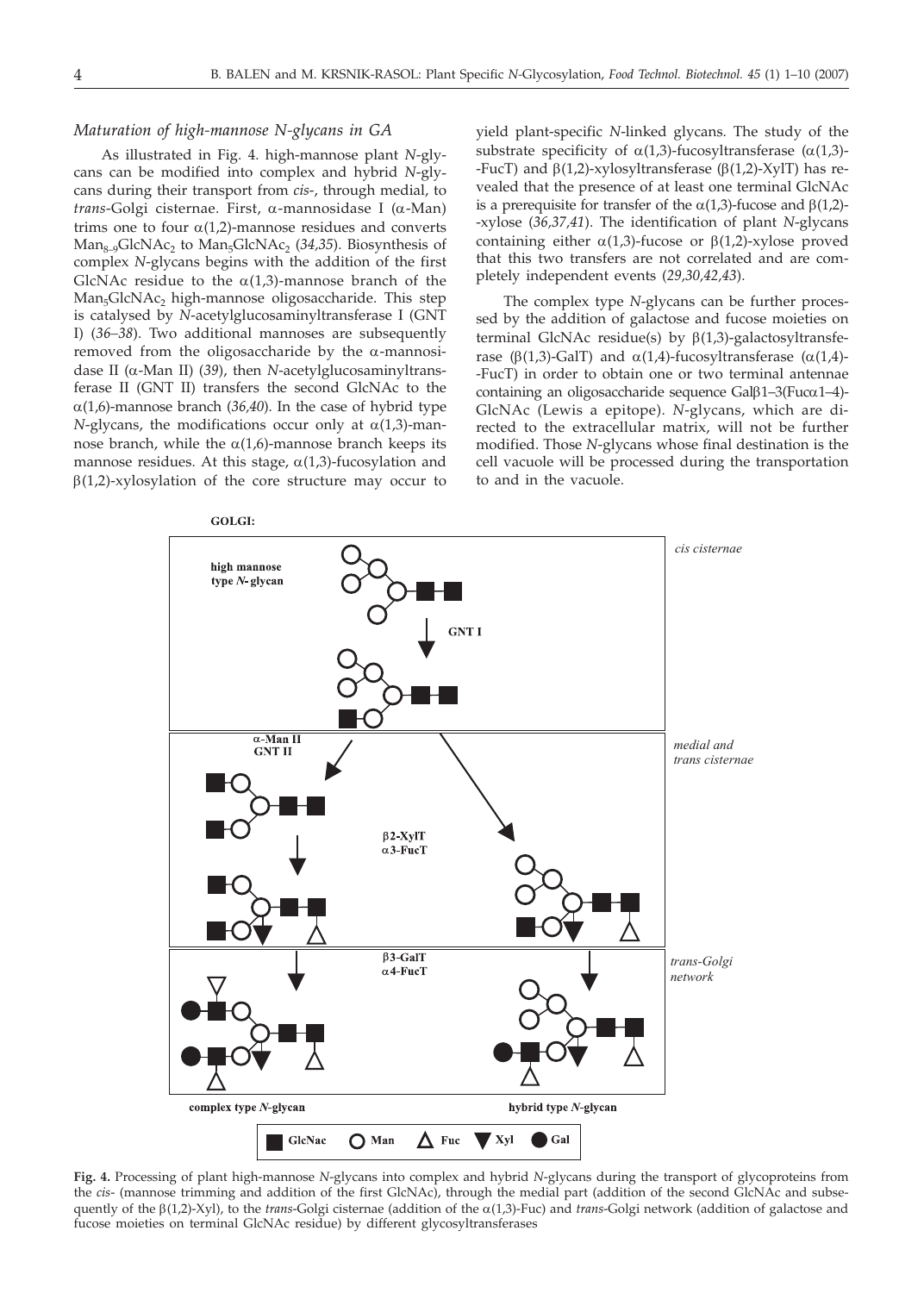# *Modifications of complex and hybrid type N-glycans in plant vacuole*

Paucimannosidic *N*-glycans, which are specific for plant glycoproteins, are formed by processing of complex and hybrid *N*-glycans by different exoglycosidases in plant vacuole (Fig. 5). Most of the vacuolar glycoproteins described so far contain fucose and/or xylose, but they lack terminal GlcNAc. Since the presence of at least one terminal GlcNAc is the prerequisite for the transfer of fucose and xylose residues, this type of vacuolar *N*-glycans can result from post-Golgi modifications of complex *N*-glycans (*12*).

## **Expression of Recombinant Glycoproteins in Plant Systems**

Since the late events of *N*-glycan modification in plant differ from those in mammals, recombinant proteins produced in transgenic plants will not be identical to mammalian glycoproteins. However, the folding and assembly of recombinant proteins as well as the transfer of an oligosaccharide precursor to *N*-glycosylation sites can be correctly accomplished in transgenic plant systems (*44*).

# *Expression of recombinant plant glycoproteins in plant systems*

The first attempts of the recombinant glycoprotein expression in plants involved expression of plant glycoproteins in different plant systems. Phytohaemaglutinin

(PHA) is a vacuolar storage glycoprotein of the common bean *Phaseolus vulgaris*. It consists of two isolectin subunits: PHA-E and PHA-L. A cDNA encoding PHA-L was introduced in different plant systems (*44–46*). The analysis of oligosaccharides from bean and recombinant PHA revealed that the *N*-linked glycans of this model glycoprotein were correctly processed in all tested plant expression systems. Furthermore, recombinant PHA was found to be uniformly *N*-glycosylated in different plant organs. The absence of organ specificity in *N*-glycosylation may prevent the production of heterogeneously *N*-glycosylated recombinant proteins after purification from whole transgenic plants. These experiments have shown that plants can express correctly assembled and *N*-glycosylated recombinant glycoproteins. In the recent study Drakakaki *et al.* (*47*) investigated *Aspergillus niger* phytase as a model glycoprotein to compare the intracellular fate of a recombinant protein in the leaves and seeds of rice. The recombinant protein was efficiently secreted from leaf cells, while within endosperm cells it was retained in endoplasmic reticulum-derived prolamin bodies and protein storage vacuoles. These results indicate that the intracellular deposition and modification of a recombinant protein is tissue dependent.

# *Expression of recombinant mammalian glycoproteins in plant systems*

The next step was an expression of mammalian glycoproteins in plant systems. Immunoglobulins are good model glycoproteins for the evaluation of the potential



paucimannosidic type N-glycans

#### **VACUOLE:**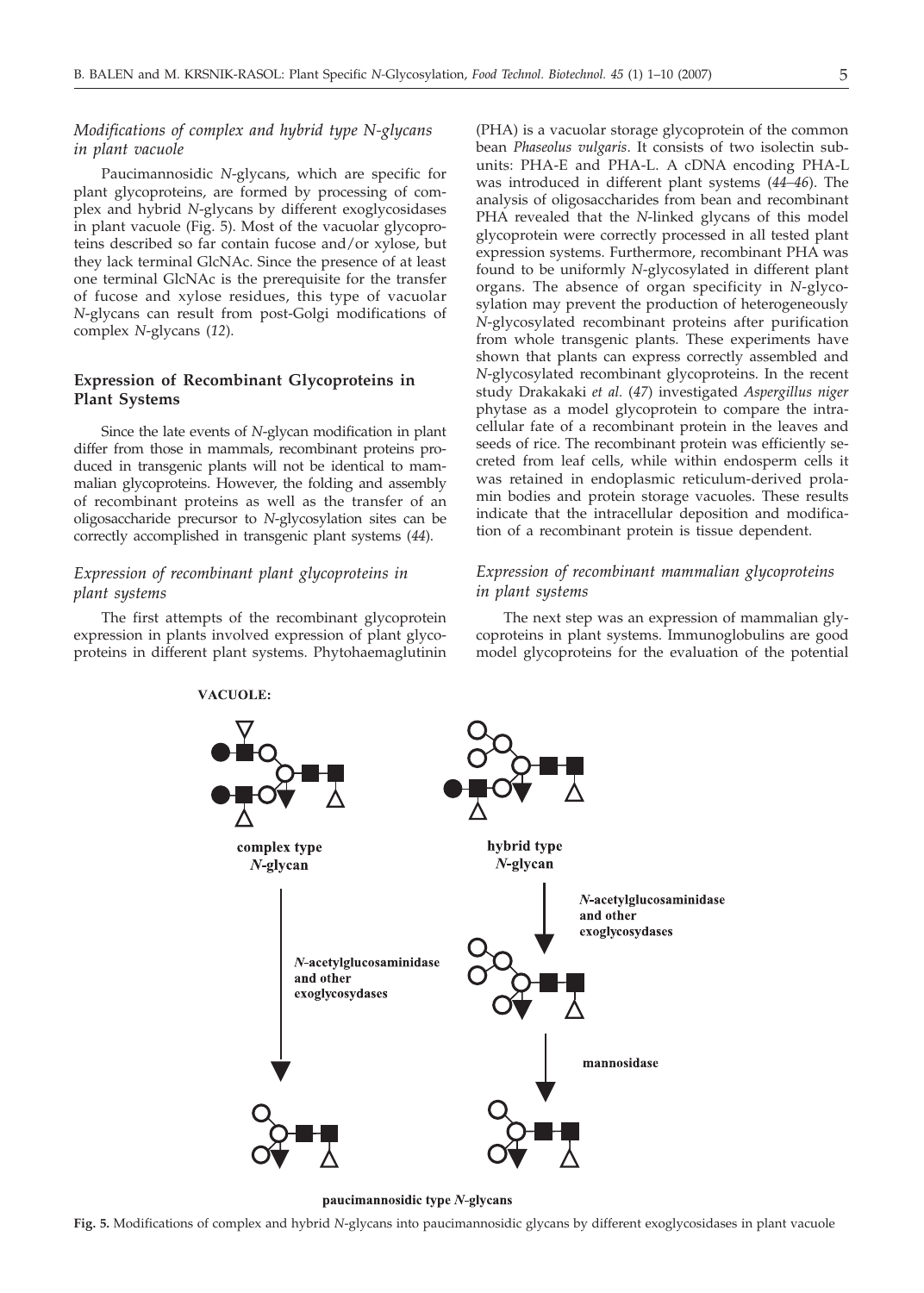of an expression system for the production of therapeutic glycoproteins (*12*). It has been shown that some of their properties depend on glycosylation.

The monoclonal antibody (MAb) Guy's 13 is a mouse IgG1 class antibody, which recognizes a cell-surface protein of *Streptococcus mutants*, the bacterium that causes dental carries in humans. A full-length MAb Guy's 13 was expressed in tobacco (*48*). This plant MAb was found to be functional, considering recognition and binding. Cabanes-Macheteau *et al*. (*49*) revealed differences in the *N*-glycosylation of the MAb Guy's 13 produced in mouse and in transgenic tobacco plants. *N*-glycosylation analysis of the mouse antibody has shown that this IgG1 is *N*-glycosylated on both sites by biantennary *N*-glycans having  $\alpha(1,6)$ -fucose and about 10 % of terminal sialic acid residues. The plant MAb Guy's 13 was also found to bear *N*-glycans on both sites of the heavy chains. High mannose and plant typical complex type *N*-glycans were identified. The plant antibody was found to be properly folded and functional (*48*) showing that plants can produce biologically active molecules.

Human lactoferrin is an 80 kDa glycoprotein which contains three potential *N*-glycosylation sites. The first two sites have complex *N*-glycans, while the third site is usually not glycosylated. Since this glycoprotein has very important anti**-**inflammatory, antibacterial, antifungal and antiviral activity, it is used as a supplement for infant foods. Comparative analysis of *N*-glycosylation of human lactoferrin (hLf) and lactoferrin produced in maize (mLf) and in tobacco (tLf) has revealed differences in natural and recombinant glycoproteins (6). *N*-glycosylation analysis of the hLf has shown that this glycoprotein is *N*-glycosylated at two sites by biantennary complex *N*-glycans that are more or less fucosylated and sialylated. Recombinant mLf and tLf were found to have mostly paucimannosidic *N*-glycans substituted by a bisecting  $\beta(1,2)$ -xylose and  $\alpha(1,3)$ -fucose linked to the proximal GlcNAc on both *N*-glycosylation sites. This indicates that the first steps of *N*-glycosylation are similar in plants and humans and that the observed differences only arise from the specificity of the Golgi plant glycosyltransferases and from post-Golgi degradations of the matured plant *N*-glycans.

Although the homogeneity of glycosylation could differ from one plant expression system to another, all plant species used so far to produce recombinant therapeutic proteins have the capacity to associate  $\alpha(1,3)$ --fucose and  $\beta(1,2)$ -xylose residues with the complex *N*-glycans (*6,49–51*). These plant specific glyco-epitopes are not new to humans who are exposed daily to such antigens in edible plant material. However, if people experience prolonged exposure to large quantities of these highly immunogenic plant *N*-glycans, sensitization to plant antigens may occur (*52*). To be able to exploit the potential a plant can offer for the production of recombinant proteins, it is desirable to inhibit these plant-specific modifications in maturation of complex *N*-glycans in order to obtain human-like *N*-glycan structures.

#### **»Humanization« of Plant** *N***-glycosylation**

It is still not clear if recombinant proteins bearing plant *N*-glycans are really immunogenic. Nevertheless, it would be desirable to eliminate, or at least minimize,

the plant-specific *N*-glycosylation to obtain »humanized« non-immunogenic *N*-glycans on therapeutic glycoproteins. On the other hand, none of the transgenic host systems currently available for the production of recombinant mammalian glycoproteins will produce these glycoproteins with the glycans identical to the ones produced by mammals (*1,52,53*). A good knowledge of the protein *N*-glycosylation machinery in plants and the availability of mutant plants allow scientists to define strategies to produce recombinant proteins with more mammalian-like *N*-glycan structures.

## *Strategies for reduction of*  $\alpha(1,3)$ -fucose and *b(1,2)-xylose*

Different strategies to prevent the formation of highly immunogenic plant *N*-glycans on recombinant proteins have been explored (*53*). One drastic approach is to prevent the immunogenic *N*-glycans to attach to the recombinant protein by modification of the *N*-glycosylation sites. However, this strategy does not work for heterologous proteins, which require *N*-glycosylation for *in vivo* stability and biological activity. Gomord *et al.* (*53*) have reported that the addition of *N*-glycans to several therapeutic recombinant proteins improves their biological activity and half-life. This illustrates a current tendency in glyco-engineering towards increasing instead of reducing the number of glycosylation sites on recombinant pharmaceuticals (*54*).

Recombinant proteins may be retained in the endoplasmic reticulum, which is upstream from the Golgi stacks where plant-specific modifications take place. Such recombinant proteins possess only high-mannose type *N*-glycans which are common to plants and mammals, and therefore are probably not immunogenic (*55–59*). However, it seems that high-mannose oligosaccaharides can affect chemicobiological properties of produced therapeutic glycoconjugates. Ko *et al.* (*59*) have shown that antibodies, which contain only high-mannose *N*-glycans, were less stable in comparison with their human homologues after injection into mice.

The third and the most promising approach is the inhibition of Golgi glycoslytransferases. Numerous plant glycosyltransferases, which are responsible for maturation of *N*-glycans, have been cloned in the past years. This resulted in knockout mutants which blocked the synthesis of typical plant complex *N*-glycans. The first plant deficient in any glycosyltransferase was the *Arabidopsis thaliana cgl* mutant lacking GNT I. This mutant cannot produce complex type *N*-glycans and accumulates high-mannose structures Man<sub>5</sub>GlcNAc<sub>2</sub> (60). In contrast to the mice, where deficiency of this glycosyltransferase was shown to be lethal (*61*), there was no effect on *cgl* plant development or morphology. Strasser *et al.* (*42*) have generated knockout plants of *A. thaliana* that lack potentially allergenic and immunogenic  $\alpha(1,3)$ -fucose and  $\beta(1,2)$ -xylose without any adverse impact on plant growth and development. Knockout lines display less heterogeneity than wild-type plants, while the high proportion of complex *N*-glycans, carrying terminal Glc-NAc residues on both  $\alpha(1,3)$ - and  $\alpha(1,6)$ -linked mannoses, is a good prerequisite for further modification of plant *N*-glycosylation in a human-like fashion. In an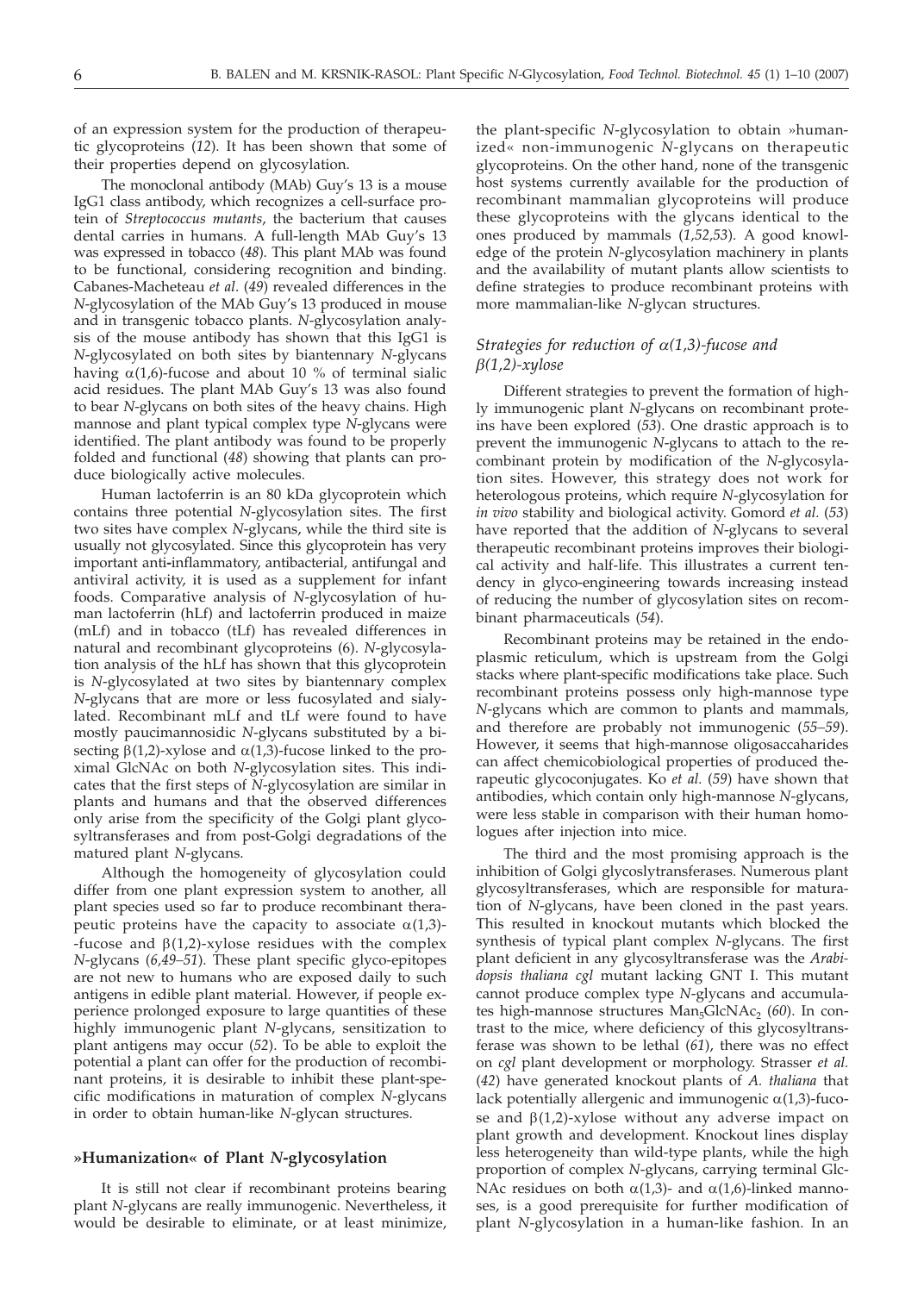attempt towards humanization, the genes for  $\alpha(1,3)$ -fucosyltransferase and  $\beta(1,2)$ -xylosyltransferase were disrupted by homologous recombination in *Physcomitrella patens* (*62*). This moss is an excellent plant system for targeted gene knockouts because of its high rate of homologous recombination, which is unique among plants (*63*). Moreover, it has been shown that the *N*-glycosylation pathway in *P. patens* is similar to that in higher plants (64,65). Single  $\Delta fuc-t$  and  $\Delta xyl-t$  plants, as well as the double knockouts, lacked transcripts of the corre-

sponding genes, but they did not differ from the wild- -type moss in morphology, growth, development or their ability to secrete recombinant, human growth factor  $VEGF_{121}$  into the culture medium. *N*-glycosylation analysis revealed the absence of  $\alpha(1,3)$ -fucose and  $\beta(1,2)$ --xylose residues. The moss strains generated in this study open up the possibility of using *P. patens* as a safe production system for therapeutic protein with human- -like glycosylation patterns.

# *How to overcome the lack of certain monosaccharides in plant N-glycans*

It has been commonly accepted that plants do not perform mammalian-like post-translational modifications. Most human glycoproteins are synthesized with oligosaccharides that contain terminal sialic acid added to a penultimate galactose residue. The presence of sialic acids at the nonreducing terminal position of various glycoconjugates is physiologically important (*66,67*). Sialylation affects the biological activity and circulatory half-life of many therapeutically important glycoproteins (*68*). To preserve the bioactivity and to fulfill regulatory requirements, it is crucial to ensure the desired glycosylation of glycoconjugate drugs. Until very recently, it has been firmly believed that plants are not capable of synthesizing sialic acids and sialylated glycoproteins (*69,70*). This is why knock-in engineering has focused on the addition of terminal  $\beta(1,4)$ -galactose and sialic acid residues to humanize glycosylation of therapeutic proteins.

The expression of mammal glycosyltransferases in plants is a very attractive approach for humanization of plant *N*-glycans with the aim to supplement plant endogenous system for Golgi maturation of *N*-glycans. So far, the successful expression of human  $\beta(1,4)$ -galactosyltransferase  $(\beta(1,4)-GalT)$  has been obtained in tobacco cells ( $50,71$ ). These plants, expressing the human  $\beta(1,4)$ -GalT, were shown to produce antibody with 30 % of *N*-glycans bearing terminal *N*-acetyllactosamine sequences identical to those associated with the *N*-glycans of an antibody produced in mammalian cells (*50*). Early galactosylation, in *cis*-Golgi cisternae, is very convenient since it prevents transfer of  $\alpha(1,3)$ -fucose and  $\beta(1,2)$ -xylose, which take place in medial and *trans*-Golgi. Recombinant glycoproteins obtained in this experiment are not immunogenic, and except from being devoid of sialic acid, they are very similar to human glycoproteins. However, as the *N*-glycans carried by the tobacco-derived antibodies are highly heterogeneous, the action of the human  $\beta(1,4)$ -GalT on this pool of glycans resulted in a complex mixture of *N*-glycans among which some were only partially humanized (*50,72,73*). This strategy was more successful in transgenic alfalfa plants, where *in vitro* galactosylation was performed; the *N*-glycosylation of produced antibodies was restricted to a mature oligosaccharide chain bearing terminal GlcNAc residues (*51*).

Engineering of plants with the potential of glycoprotein sialylation would be demanding. It seems now that this will not be necessary since recent results suggest the presence of a genetic and enzymatic basis for sialylation in plants. Shah *et al.* (*67*) found sialylated glycoconjugates in suspension-cultured cells of *A. thaliana* using biotinylated SNA-I and MAA lectins. The results were confirmed by reversed-phase C18 chromatography. On the contrary, the results obtained from *A. thaliana* and *N. tabacum* protein extracts by Seveno *et al.* (*74*) do not support the presence of detectable sialic acid in plants. According to their study the presence of 3-deoxy-D-manno-2-octulosonic acid (KDO), an a-ketoacid assumed to be solely found in the cell wall, could lead to misinterpretation of results under conditions that are otherwise specific for sialic acids in mammalian protein extracts. In their opinion, the lack of digestion by sialidase and the detection of signals in the *cgl* mutant indicate that, even if they do exist, sialic acid-related compounds are not associated with protein *N*-glycans. Nevertheless, the presence of sialic acids in different tissues of cactus *Mammillaria gracillis* grown *in vitro* (*75*) (shoot, callus, hyperhydric regenerant and tumour) was indicated by application of both biotin- and digoxigenin-labeled SNA-I and MAA lectins, revealing the terminal sialic acid- $\alpha$ (2,6)-galactose and sialic acid- $\alpha$ (2,3)-galactose structures, respectively (*76*). Since the use of lectins is very critical and can lead to unspecific signals, as it was shown by Seveno *et al.* (*74*), the high performance anion exchange chromatography with pulsed amperometric detection (HPAEC-PAD) analysis of monosaccharide mixtures, obtained after total hydrolysis of detached *N*-glycans, was performed. This analytical method, which clearly resolves KDO and sialic acid residues (*77*), has demonstrated that *N*-acetylneuraminic acid is a constituent of the oligosaccharide chain in 42-kDa glycoproteins from the hyperhydric regenerant and tumour tissue. Additionally, by quadrupole time-of-flight electrospray mass spectrometry and an accurate mass determination the structures of the three disialylated species were postulated:  $Hex_AHexNAc_ANewAc_2$ ,  $Hex_6$ -HexNAc<sub>4</sub>NeuAc<sub>2</sub> and Hex<sub>6</sub>HexNAc<sub>5</sub>NeuAc<sub>2</sub> (Fig. 6). Since such structures have not been found in plant proteins so far, the presented glycan patterns require further detailed analysis by sequencing. However, these new data clearly indicate the presence of sialylated glycoconjugates in plants although the amounts of sialic acids are much smaller than in mammalian tissues (*78*). Thus, certain genetic manipulation might be required to enable plants to synthesize quantitatively significant amounts of sialylated glycoproteins. The pathways of sialylation in plants should be clarified in order to enhance the sialylation up to the desired level and to direct the enzyme activity to the protein of interest. Therefore, *in vitro* addition of sialic acid would be a more realistic option in the short run. Nevertheless, this discovery opens a new field of study in plants that involves the synthesis, localization, structural variations and function of sialic acids and shows that specific metabolic engineer-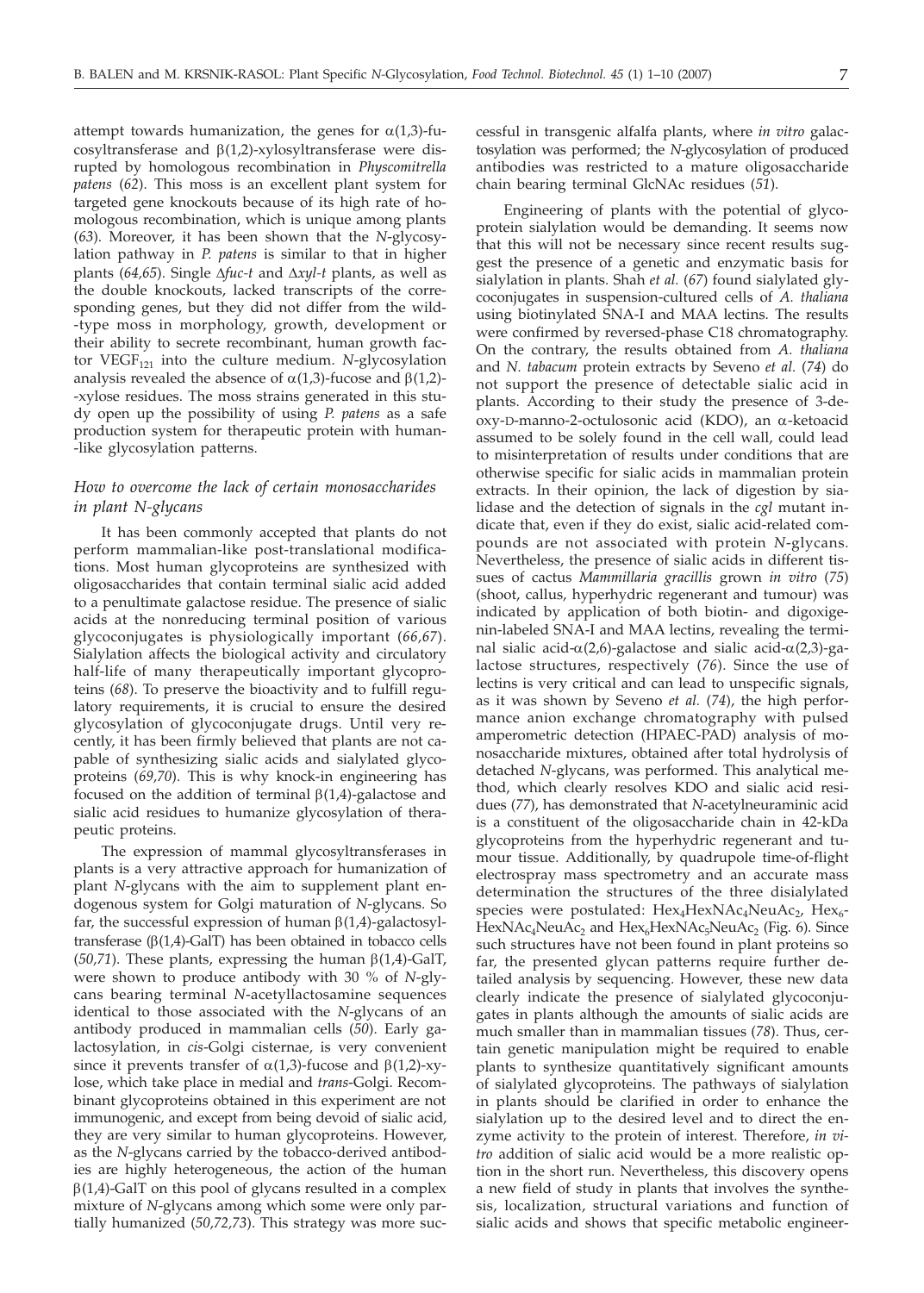

**Fig. 6.** Predictions of disialylated complex oligosaccharides found in the 42-kDa glycoprotein from the *Mammillaria gracillis* hyperhydric regenerant and tumour tissue. These structures were postulated by quadrupole time-of-flight electrospray mass spectrometry and accurate mass determination

ing of endogenous plant pathways could be an effective way to enhance the value of plants as production systems for mammalian proteins.

## **Conclusion**

Results obtained so far indicate that plants, with small modifications of their glycosylation system, could become suitable hosts for massive production of therapeutic glycoconjugates compatible with human therapy in the near future. Differences in *N*-glycosylation between plants and mammals pose a certain limitation for production of some recombinant therapeutic glycoproteins at the moment. Overcoming these difficulties it soon might be possible to produce any therapeutic protein on the large-scale, which would fulfill pharmaceutical industry demands.

#### *Acknowledgements*

Many thanks to Prof. Dr. Jasna Peter-Katalinić for her great help in the experimental part of our work. The financial support was provided by The Ministry of Science, Education and Sports of the Republic of Croatia within the project »Proteins and sugars in plant development« to M.K.-R. and by Deutsche Forschungsgemeinschaft within Sonderforschungsbereich 492, project Z2 to J.P.-K. We thank the Federation of European Biochemical Societies (FEBS) for the award of a short-term fellowship in 2004 to B.B.

#### **References**

- *1.* J.K.C. Ma, P.M.W. Drake, P. Christou, The production of recombinant pharmaceutical proteins in plants, *Nat. Rev. Genet. 4* (2003) 794–805.
- *2.* R. Fischer, N. Emans, Molecular farming of pharmaceutical proteins, *Transgenic Res. 9* (2000) 279–299.
- *3.* G. Giddings, Transgenic plants as protein factories, *Curr. Opin. Biotechnol. 12* (2001) 450–454.
- *4.* W. Dieryck, J. Pagnier, G. Poyart, M.C. Marden, V. Gruber, P. Bournat, S. Baudino, B. Merot, Human hemoglobin from transgenic tobacco, *Nature, 386* (1997) 29–30.
- *5.* K. Ko, Y. Tekoah, P.M. Rudd, D.J. Harvey, R.A. Dwek, S. Spitsin, C.A. Hanlon, C. Rupprecht, B. Dietzschold, M. Golovkin, H. Koprowski, Function and glycosylation of plant-derived antiviral monoclonal antibody, *Proc. Natl. Acad. Sci. USA, 100* (2003) 8013–8018.
- *6.* B. Samyn-Petit, J.P. Wajda Dubos, F. Chirat, B. Coddeville, G. Demaizieres, S. Farrer, M.C. Slomianny, M. Theisen, P. Delannoy, Comparative analysis of the site-specific *N*-glycosylation of human lactoferrin produced in maize and tobacco plants, *Eur. J. Biochem. 270* (2003) 3235–3242.
- *7.* J.M. Staub, B. Garcia, J. Graves, P.T. Hajdukiewicz, P. Hunter, N. Nehra, V. Paradkar, M. Schlittler, J.A. Carroll, L. Spatola, D. Ward, G. Ye, D.A. Russell, High-yield production of a human therapeutic protein in tobacco chloroplasts, *Nat. Biotechnol. 18* (2000) 333–338.
- *8.* E. Stoger, C. Vaquero, E. Torres, M. Sack, L. Nicholson, J. Drossard, S. Williams, D. Keen, Y. Perrin, P. Christou, R. Fischer, Cereal crops as viable production and storage systems for pharmaceutical scFv antibodies, *Plant. Mol. Biol. 42* (2000) 583–590.
- *9.* K. Peeters, C. De Wilde, G. De Jaeger, G. Angenon, A. Depicker, Production of antibodies and antibody fragments in plants, *Vaccine, 19* (2001) 2756–2761.
- *10.* C. Merle, S. Perret, T. Lacour, V. Jonval, S. Hudaverdian, R. Garrone, F. Ruggiero, M. Theisen, Hydroxylated human homotrimeric collagen I in *Agrobacterium tumefaciens*-mediated transient expression and in transgenic tobacco plant, *FEBS Lett. 515* (2002) 114–118.
- *11.* R. Kornfeld, S. Kornfeld, Assembly of asparagine-linked oligosaccharides, *Annu. Rev. Biochem. 54* (1985) 631–664.
- *12.* P. Lerouge, M. Cabanes-Macheteau, C. Rayon, A.C. Fischette-Laine, V. Gomord, L. Faye, *N*-glycoprotein biosynthesis in plants: Recent developments and future trends, *Plant Mol. Biol. 38* (1998) 31–48.
- *13.* H. Lis, N. Sharon, Soybean agglutinin: A plant glycoprotein, *J. Biol. Chem. 253* (1978) 3468–3476.
- *14.* L. Navazio, B. Baldan, P. Mariani, G.J. Gerwig, J.F.G. Vliegenthart, Primary structure of the *N*-linked carbohydrate chains of calreticulin from spinach leaves, *Glycoconj. J. 13* (1996) 977–983.
- *15.* M. Bardor, L.C. Faye, P. Lerouge, Analysis of the *N*-glycosylation of recombinant glycoproteins produced in transgenic plants, *Trends Plant Sci. 4* (1999) 376–380.
- *16.* Y. Kimura, D. Hess, A. Sturm, The *N*-glycans of jack bean alpha-mannosidase. Structure, topology and function, *Eur. J. Biochem. 264* (1999) 168–175.
- *17.* H. Ueda, H. Ogawa, Glycobiology of the plant glycoprotein epitope: Structure, immunogenicity and allergenicity of plant glycepitopes, *Trends Glycosci. Glycotech. 11* (1999) 413–428.
- *18.* D. Kolarich, F. Altmann, *N*-glycan analysis by matrix-assisted laser desorption/ionization mass spectrometry of electrophoretically separated nonmammalian proteins: Application to peanut allergen Ara h 1 and olive pollen allergen Ole e 1, *Anal. Biochem. 285* (2000) 64–75.
- *19.* B. Priem, R. Gitti, C.A. Bush, K.C. Gross, Structure of ten free *N*-glycans in ripening tomato fruit, *Plant Physiol. 102* (1993) 445–458.
- *20.* A.C. Fitchette, V. Gomord, A. Chekkafi, L. Faye, Distribution of xylosylation and fucosylation in the plant Golgi apparatus, *Plant J. 5* (1994) 673–682.
- *21.* A.C. Fitchette-Laine, V. Gomord, M. Cabanes, J.C. Michalski, M. Saint Macary, B. Foucher, B. Cavelier, C. Hawes, P. Lerouge, L. Faye, *N*-glycans harboring the Lewis a epitope are expressed at the surface of plant cells, *Plant J. 12* (1997) 1411–1417.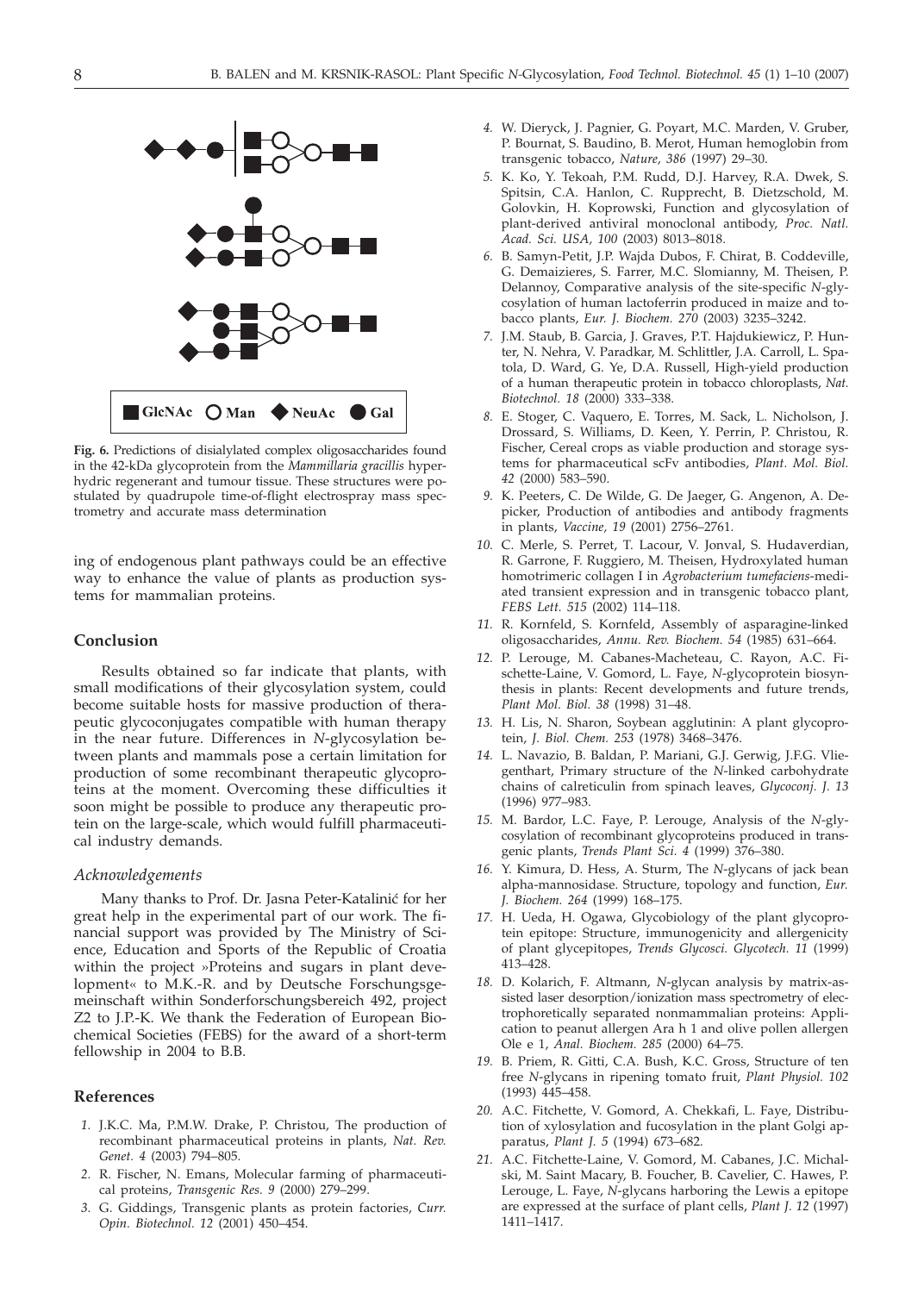- *22.* N.S. Melo, M. Nimtz, H.S. Conradt, P.S. Fevereiro, J. Costa, Identification of the human Lewis(a) carbohydrate motif in a secretory peroxidase from a plant cell suspension culture (*Vaccinium myrtillus* L.), *FEBS Lett. 415* (1997) 186–191.
- *23.* A.C. Fitchette, M. Cabanes-Macheteau, L. Marvin, B. Martin, B. Satiat-Jeunemaitre, V. Gomord, K. Crooks, P. Lerouge, L. Faye, C. Hawes, Biosynthesis and immunolocalization of Lewis a-containing *N*-glycans in the plant cell, *Plant Physiol. 121* (1999) 333–344.
- 24. B. Balen, M. Krsnik-Rasol, A. D. Zamfir, J. Milošević, S. Y. Vakhrushev, J. Peter-Katalinić, Glycoproteomic survey of *Mammillaria gracillis* tissues grown *in vitro*, *J. Proteome Res. 5* (2006) 1658–1666.
- *25.* D. Oxley, S.L Munro, D.J. Craik, A. Bacic, Structure of *N*-glycans on the S3- and S6-allele stylar self-incompatibility ribonucleases of *Nicotiana alata*, *Glycobiology, 6* (1996) 611–618.
- *26.* D.A. Ashford, R.A. Dwek, J.K. Welply, S. Amatayakul, S.W. Homans, H. Lis, G.N. Taylor, N. Sharon, T.W. Rademacher, The  $\beta$ -1 $\rightarrow$ 2-D-xylose and  $\alpha$ -1 $\rightarrow$ 3-L-fucose substituted *N*--linked oligosaccharides from *Erythrina cristagalli* lectin, *Eur. J. Biochem. 166* (1987) 311–320.
- *27.* G. D'Andrea, B. Bouwstra, J.P. Kamerling, J.F.G. Vliegenhart, Primary structure of the xylose-containing *N*-linked carbohydrate moiety from ascorbic acid oxidase of *Cucurbita pepo medullosa*, *Glycoconj. J. 5* (1988) 151–157.
- *28.* C. Capon, F. Piller, J.M. Wieruszeski, Y. Leroy, B. Fournet, Structural analysis of the carbohydrate chain isolated from jacalin lectin, *Carbohydr. Res. 199* (1990) 121–127.
- *29.* D.A. Ashford, R.A. Dwek, T.W. Rademacher, H. Lis, N. Sharon, The glycosylation of glycoprotein lectins. Intraand inter-genus variation in *N*-linked oligosaccharide expression, *Carbohydr. Res. 213* (1991) 311–320.
- *30.* D. Oxley, A. Bacic, Microheterogeneity of *N-*glycosylation on a stylar self-incompatibility glycoprotein of *Nicotiana alata*, *Glycobiology, 5* (1995) 517–523.
- *31.* J. Costa, D.A. Ashford, M. Nimtz, I. Bento, C. Frazao, C.L. Esteves, C.J. Faro, J. Kervinen, E. Pires, P. Verissimo, A. Wlodawer, M.A. Carrondo, The glycosylation of the aspartic proteinases from barley (*Hordeum vulgare* L.) and cardoon (*Cynara cardunculus* L.), *Eur. J. Biochem. 243* (1997) 695–700.
- *32.* T. Szumilo, G.P. Kaushal, A.D. Elbein, Purification and properties of glucosidase I from mung bean seedlings, *Arch. Biochem. Biophys. 247* (1986) 261–271.
- *33.* G. Kaushal, I. Pastuszak, K.I. Hatanaka, A.D. Elbein, Purification to homogeneity and properties of glucosidase II from mung bean seedlings and suspension-cultured soybean cells, *J. Biol. Chem. 265* (1990) 16271–16279.
- *34.* Y. Kimura, D. Hess, A. Sturm, The *N*-glycans of jack bean alpha-mannosidase. Structure, topology and function, *Eur. J. Biochem. 264* (1999) 168–175.
- *35.* A. Sturm, J.A. Van Kuik, J.F. Vliegenthart, M.J. Chrispeels, Structure, position, and biosynthesis of the high mannose and the complex oligosaccharide side chains of the bean storage protein phaseolin, *J. Biol. Chem. 262* (1987) 13392– 13403.
- *36.* K.D. Johnson, M.J. Chrispeels, Substrate specificities of *N* -acetylglucosaminyl-, fucosyl-, and xylosyltransferases that modify glycoproteins in the Golgi apparatus of bean cotyledon, *Plant Physiol. 84* (1987) 1301–1308.
- *37.* K. Tezuka, M. Hayashi, H. Ishihara, T. Akazawa, N. Takahashi, Studies on synthetic of xylose-containing *N*-linked oligosaccharides deduced from substrate specificities of the processing enzymes in sycamore cells (*Acer pseudoplatanus* L.), *Eur. J. Biochem. 203* (1992) 401–413.
- *38.* R. Strasser, J. Stadlmann, B. Svoboda, F. Altmann, J. Glossl, L. Mach, Molecular basis of *N*-acetylglucosaminyltransferase I deficiency in *Arabidopsis thaliana* plants lacking complex *N*-glycans, *Biochem. J*. *387* (2005) 385–391.
- *39.* R. Strasser, J. Schoberer, C. Jin, J. Glossl, L. Mach, H. Steinkellner, Molecular cloning and characterization of *Arabidopsis thaliana* Golgi alpha-mannosidase II, a key enzyme in the formation of complex *N*-glycans in plants, *Plant J. 45* (2006) 789–803.
- *40.* R. Strasser, H. Steinkellner, M. Boren, F. Altmann, L. Mach, J. Glossl, J. Mucha, Molecular cloning of cDNA encoding *N*-acetylglucosaminyltransferase II from *Arabidopsis thaliana*, *Glycoconj. J. 16* (1999) 787–791.
- *41.* Y. Zeng, G. Bannon, V. Thomas Hayden, K. Rice, R. Drake, A. Elbein, Purification and specificity of  $\beta$ -1,2-xylosyltransferase, an enzyme that contributes to the allergenicity of some plant proteins, *J. Biol. Chem. 272* (1997) 31340–31347.
- *42.* R. Strasser, F. Altmann, L. Mach, J. Glössl, H. Steinkellner, Generation of *Arabidopsis thaliana* plants with complex *N*-glycans lacking  $\beta$ -1,2-linked xylose and core  $\alpha$ -1,3-linked fucose, *FEBS Lett. 561* (2004) 132–136.
- *43.* A. Koprivova, C. Stemmer, F. Altmann, A. Hoffmann, S. Kopriva, G. Gorr, R. Reski, E.L. Decker, Targeted knockouts of *Physcomitrella* lacking plant-specific immunogenic *N*-glycans, *Plant Biotechnol. J. 2* (2004) 517–523.
- *44.* C. Rayon, P. Lerouge, L. Faye, The protein *N*-glycosylation in plants, *J. Exp. Bot. 49* (1998) 1463–1472.
- *45.* A. Sturm, J.A. Van Kuik, J.F. Vliegenthart, M.J. Chrispeels, Structure, position, and biosynthesis of the high mannose and the complex oligosaccharide side chains of the bean storage protein phaseolin, *J. Biol. Chem. 262* (1987) 13392– 13403.
- *46.* E.M. Herman, M.J. Chrispeels, L.M. Hoffman, Vacuole accumulation of storage protein and lectin expressed in transgenic tobacco seeds, *Cell Biol. Int. Rep. 13* (1989) 37–45.
- *47.* G. Drakakaki, S. Marcel, E. Arcalis, F. Altmann, P. Gonzalez-Melendi, R. Fischer, P. Christou, E. Stoger, The intracellular fate of a recombinant protein is tissue-dependent, *Plant Physiol. 141* (2006) 578–586.
- *48.* J.K. Ma, M.B. Hein, Immunotherapeutic potential of antibodies produced in plants, *Trends Biotechnol. 13* (1995) 522–527.
- *49.* M. Cabanes-Macheteau, A.C. Fitchette-Laine, C. Loutelier- -Bourhis, C. Lange, N.D. Vine, J.K. Ma, P. Lerouge, L. Faye, *N*-glycosylation of a mouse IgG expressed in transgenic tobacco plants, *Glycobiology, 9* (1999) 365–372.
- *50.* H. Bakker, M. Bardor, J.W. Molthoff, V. Gomord, I. Elbers, L.H. Stevens, W. Jordi, A. Lommen, L. Faye, P. Lerouge, D. Bosch, Galactose-extended glycans of antibodies produced by transgenic plants, *Proc. Natl. Acad. Sci. USA, 98* (2001) 2899–2904.
- *51.* M. Bardor, C. Loutelier-Bourhis, T. Paccalet, P. Cosette, A.C. Fitchette, L.P. Vézina, S. Trépanier, M. Dargis, R. Lemieux, C. Lange, L. Faye, P. Lerouge, Monoclonal C5-1 antibody produced in transgenic alfalfa plants exhibits a *N*-glycosylation that is homogenous and suitable for glyco-engineering into human-compatible structures, *Plant Biotechnol. J. 1* (2003) 451–462.
- *52.* V. Gomord, P. Chamberlain, R. Jefferis, L. Faye, Biopharmaceutical production in plants: Problems, solutions and opportunities, *Trends Biotechnol. 23* (2005) 559–565.
- *53.* V. Gomord, C. Sourrouille, A.C. Fitchette, M. Bardor, S. Pagny, P. Lerouge, L. Faye, Production and glycosylation of plant-made pharmaceuticals: The antibodies as a challenge, *Plant Biotechnol. J. 2* (2004) 83–100.
- *54.* S. Elliott, T. Lorenzini, S. Asher, K. Aoki, D. Brankow, L. Buck, L. Busse, D. Chang, J. Fuller, J. Grant, N. Hernday, M. Hokum, S. Hu, A. Knudten, N. Levin, R. Komorowski, F. Martin, R. Navarro, T. Osslund, G. Rogers, N. Rogers,